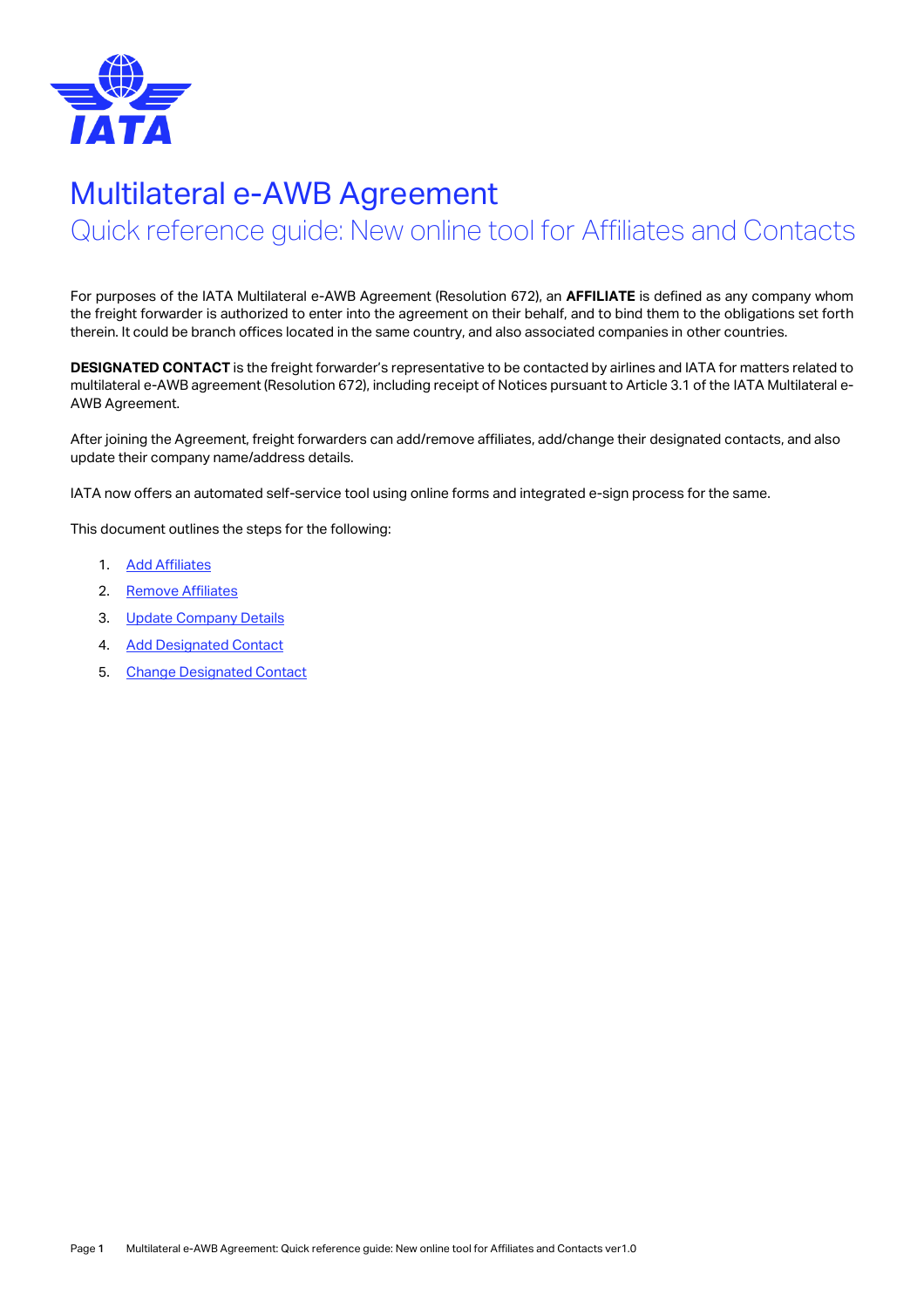### <span id="page-1-0"></span>Add Affiliates

- 1. Launch the online form: https:// matchmaker.iata.org/eSign/addAffiliates
- 2. Select the Parent company
- 3. Verify the Address of Parent company and Signatory details

**Note**: Default signatory is the designated contact of Parent company. To replace signatory, click **New Signatory** and enter the signatory details. Signatory should be from Parent company office (not Affiliate office).

- 4. In **Section 2**, enter the details of the Affiliate office(s)
	- a. Fields marked with red asterisk (\*) are mandatory
	- b. Select Country to populate list of cities; if your city is not listed, select the closest one
	- c. To add new row, click  $Add$  New Line  $\frac{d}{d}$ d. To delete a row, click
	- e. To clear all data entered, click Clear All
- 5. Enter your e-mail address (to receive submission confirmation by e-mail)
- 6. Click **Preview** to generate a preview of the form data
- 7. Click **Submit Form** to complete the submission
- 8. Form will be sent by e-mail to signatory for e-sign, and then to IATA for approval
- 9. Once done, the Affiliate office(s) will be registered and listed accordingly in IATA e-Cargo Matchmaker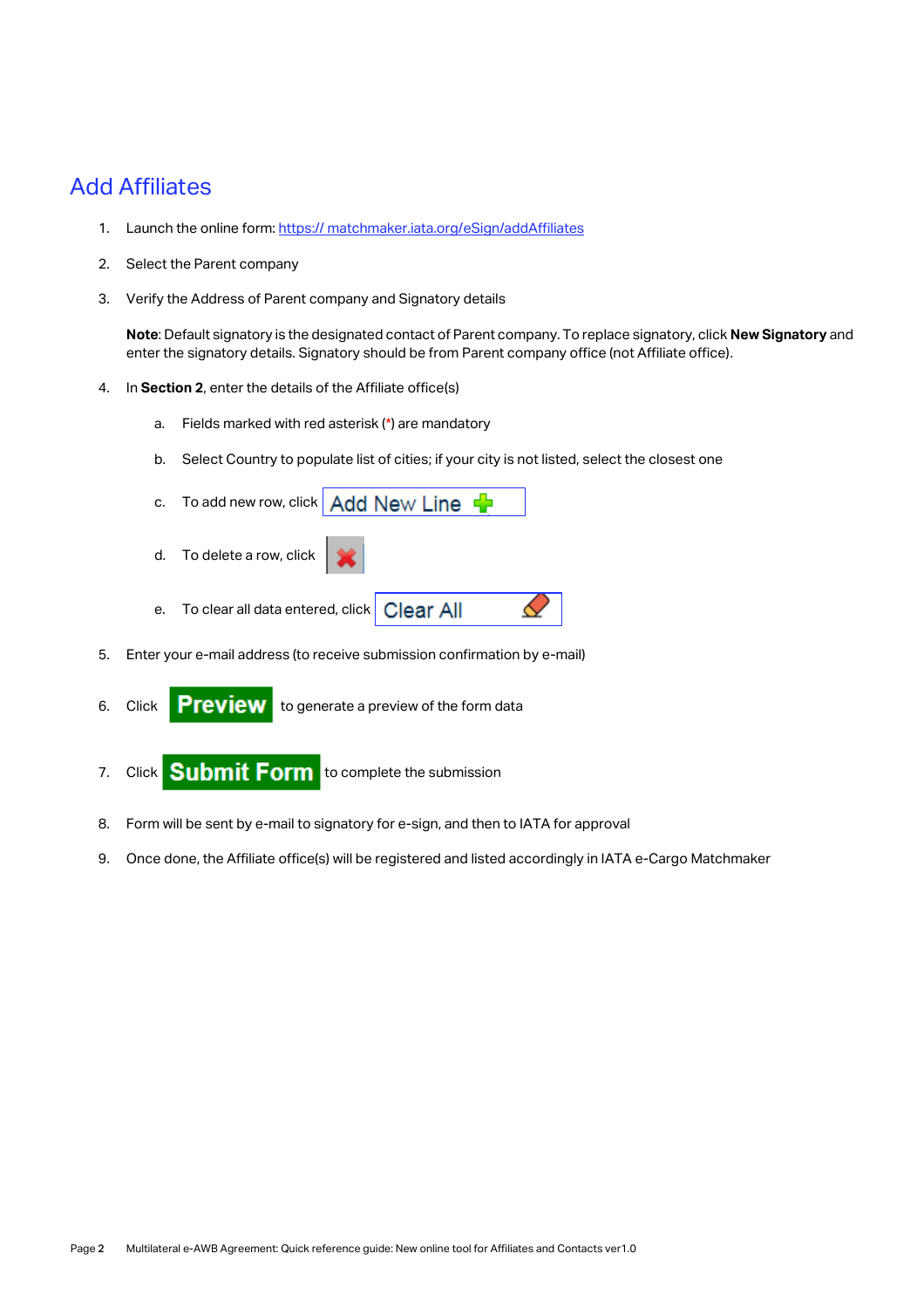#### <span id="page-2-0"></span>Remove Affiliates

- 1. Launch the online form[: https://matchmaker.iata.org/eSign/removeAffiliates](https://matchmaker.iata.org/eSign/removeAffiliates)
- 2. Select the Parent company
- 3. Verify the Address of Parent company and Signatory details

**Note**: Default signatory is the designated contact of Parent company. To replace signatory, click **New Signatory** and enter the signatory details. Signatory should be from Parent company office (not Affiliate office).

♦

- 4. In **Section 2**, select the Affiliate office(s) to be removed
	- a. Fields marked with red asterisk (\*) are mandatory
	- b. Enter the Reason for Withdrawal for each Affiliate office(s)
	- c. To delete a row, click
	- d. To clear all data entered, click **Clear All**
- 5. Enter your e-mail address (to receive submission confirmation by e-mail)
- 6. Click to generate a preview of the form data
- 7. Click **Submit Form** to complete the submission
- 8. Form will be sent by e-mail to signatory for e-sign, and then to IATA for approval
- 9. Once done, the Affiliate office(s) will be de-registered and removed accordingly from IATA e-Cargo Matchmaker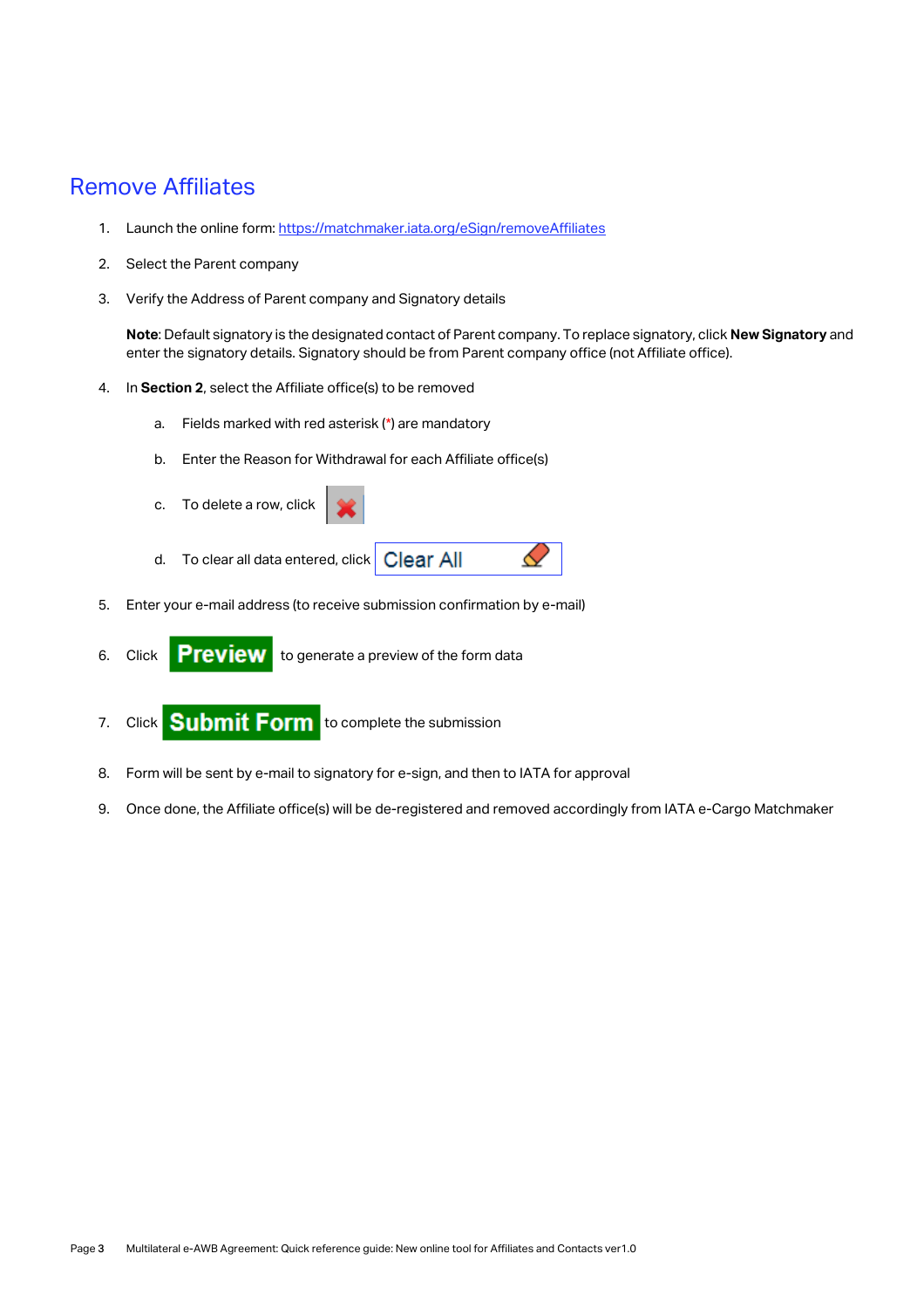#### <span id="page-3-0"></span>Update Company Details

- 1. Launch the online form[: https://matchmaker.iata.org/eSign/updateRegistrationDetails](https://matchmaker.iata.org/eSign/updateRegistrationDetails)
- 2. Select the Parent company
- 3. Verify the Address of Parent company and Signatory details

**Note**: Default signatory is the designated contact of Parent company. To replace signatory, click **New Signatory** and enter the signatory details. Signatory should be from Parent company office (not Affiliate office).

к

- 4. In **Section 2**, select the Affiliate office you wish to update
- 5. In **Section 3**, edit the required company details
	- a. Fields marked with red asterisk (\*) are mandatory
	- b. Country cannot be changed
	- c. To delete a row, click
	- d. To clear all data, click **Clear All**
- 6. Enter your e-mail address (to receive submission confirmation by e-mail)
- 7. Click **Preview** to generate a preview of the form data
- 8. Click **Submit Form** to complete the submission
- 9. Form will be sent by e-mail to signatory for e-sign, and then to IATA for approval
- 10. Once done, the updated Affiliate office details will be registered and listed accordingly in IATA e-Cargo Matchmaker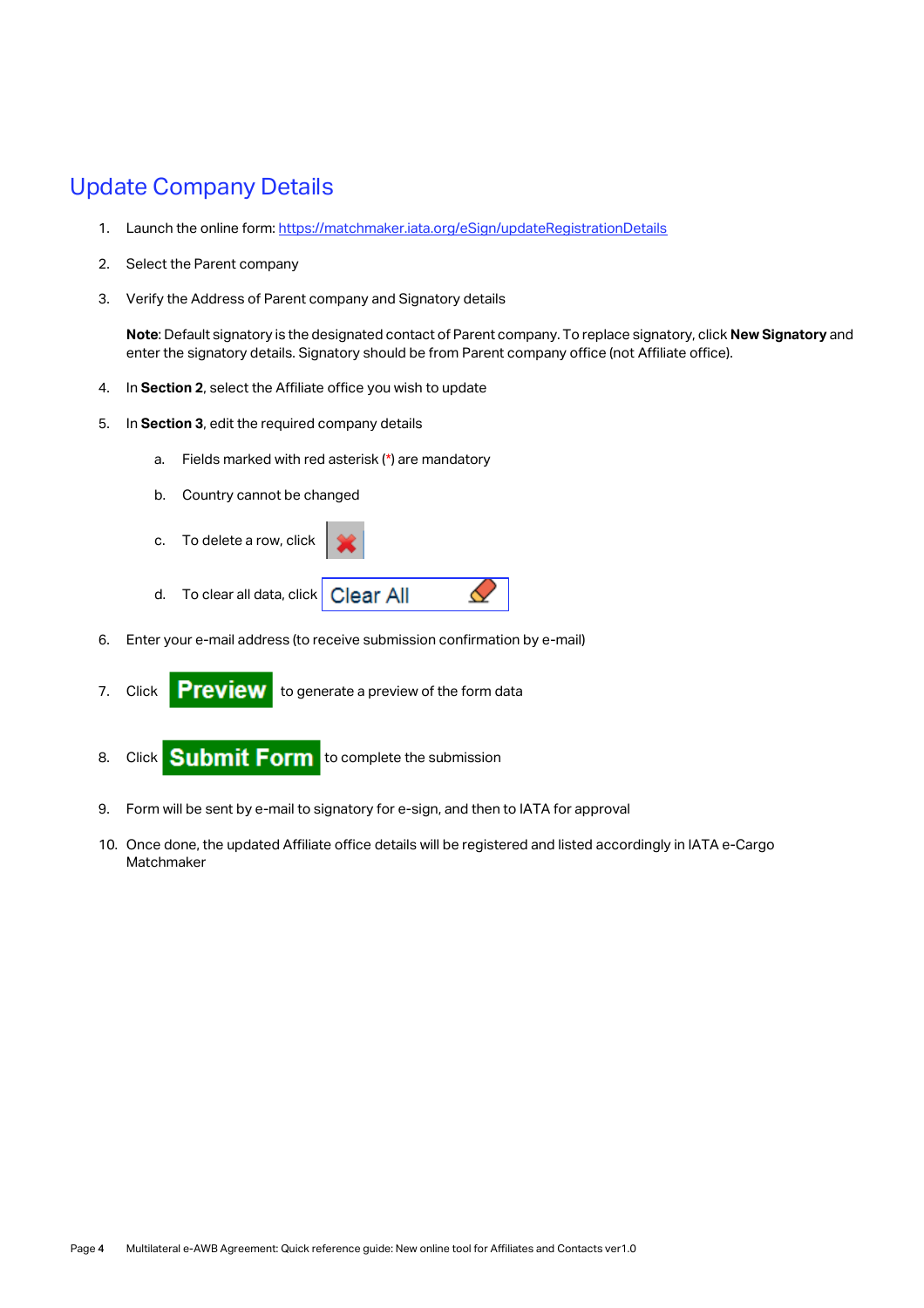## <span id="page-4-0"></span>Add Designated Contact

- 1. Launch the online form[: https://matchmaker.iata.org/eSign/addDesignatedContacts](https://matchmaker.iata.org/eSign/addDesignatedContacts)
- 2. Select the Parent company
- 3. Verify the Address of Parent company and Signatory details

**Note**: Default signatory is the designated contact of Parent company. To replace signatory, click **New Signatory** and enter the signatory details. Signatory should be from Parent company office (not Affiliate office).

- 4. In **Section 2**, select the Affiliate office(s)
- 5. Enter the contact details for the selected Affiliate office(s)
	- a. Fields marked with red asterisk (\*) are mandatory
	- b. To copy same contact information to all rows, click Copy All 머
	- c. To delete a row, click
	- Clear All d. To clear all data entered, click
- 6. Enter your e-mail address (to receive submission confirmation by e-mail)

| Your E-mail | TO RECEIVE SUBMISSION CONFIRMATION NUMBER |
|-------------|-------------------------------------------|
|             |                                           |

- 7. Click **Preview** to generate a preview of the form data
- 8. Click **Submit Form** to complete the submission
- 9. Form will be sent by e-mail to signatory for e-sign, and then to IATA for approval
- 10. Once done, the contact details will be registered and listed accordingly in IATA e-Cargo Matchmaker